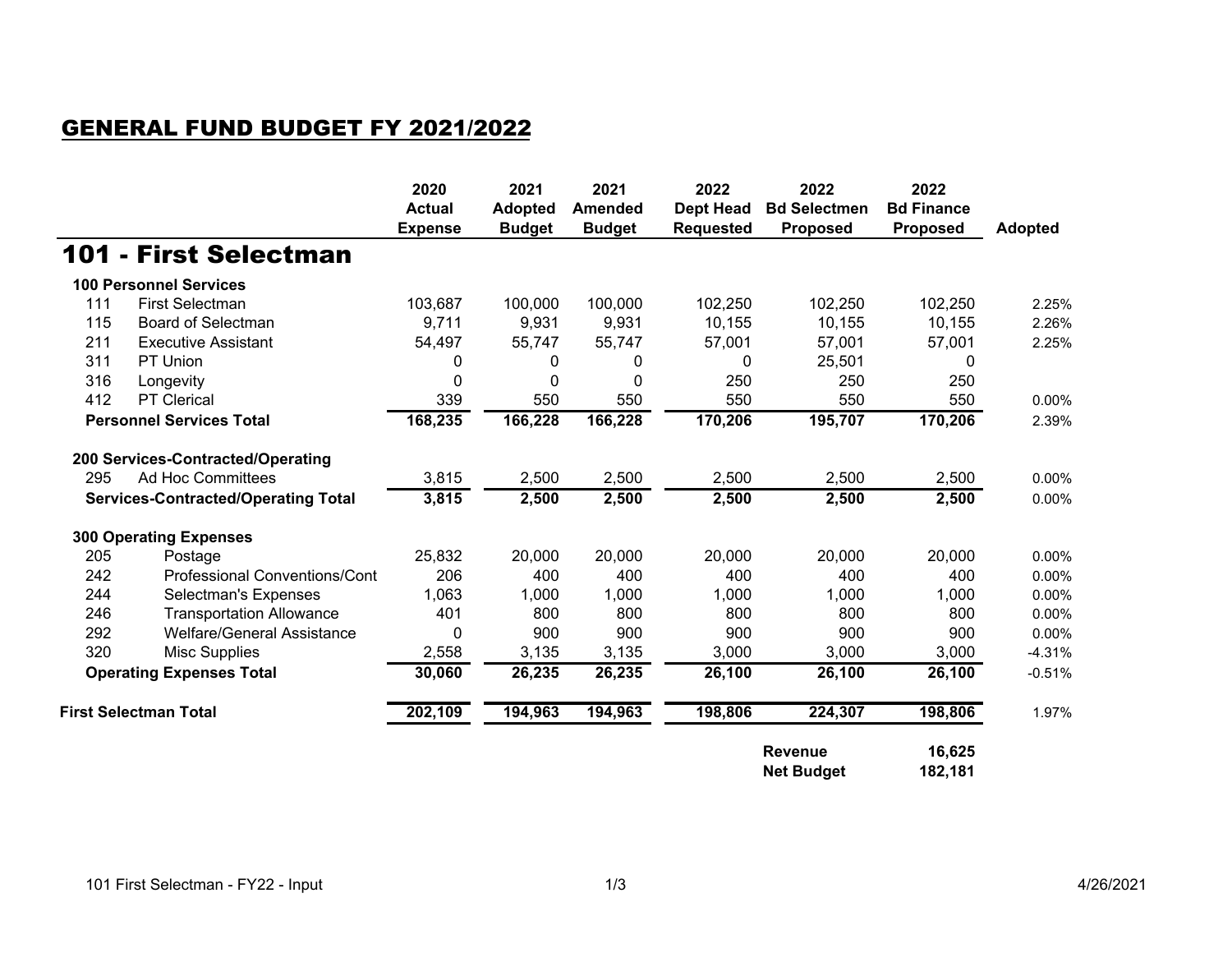## TOWN OF EAST LYME

| Dept No.         | 101                    | <b>Budget Input</b> |
|------------------|------------------------|---------------------|
| <b>Dept Name</b> | <b>First Selectman</b> | 26-Apr-21           |

 $\begin{array}{@{}c@{\hspace{1cm}}c@{\hspace{1cm}}c@{\hspace{1cm}}c@{\hspace{1cm}}c@{\hspace{1cm}}c@{\hspace{1cm}}c@{\hspace{1cm}}c@{\hspace{1cm}}c@{\hspace{1cm}}c@{\hspace{1cm}}c@{\hspace{1cm}}c@{\hspace{1cm}}c@{\hspace{1cm}}c@{\hspace{1cm}}c@{\hspace{1cm}}c@{\hspace{1cm}}c@{\hspace{1cm}}c@{\hspace{1cm}}c@{\hspace{1cm}}c@{\hspace{1cm}}c@{\hspace{1cm}}c@{\hspace{1cm}}c@{\hspace{1cm}}c@{\hspace{$ 

| <b>Dept Name</b> |                                      | <b>First Selectman</b> | 26-Apr-21                                                                                                                                                                                                                                                                                                                                                                                                                                                                        |  |  |  |
|------------------|--------------------------------------|------------------------|----------------------------------------------------------------------------------------------------------------------------------------------------------------------------------------------------------------------------------------------------------------------------------------------------------------------------------------------------------------------------------------------------------------------------------------------------------------------------------|--|--|--|
| Acct.            | <b>Account</b><br><b>Description</b> | 21/22<br><b>Budget</b> | <b>Supporting Description of Activity</b>                                                                                                                                                                                                                                                                                                                                                                                                                                        |  |  |  |
|                  | <b>100 Personnel Services</b>        |                        |                                                                                                                                                                                                                                                                                                                                                                                                                                                                                  |  |  |  |
| 111              | <b>First Selectman</b>               | 102,250                | Salary for elected official. 2.25% COLA approved by BoS 1/20/21.                                                                                                                                                                                                                                                                                                                                                                                                                 |  |  |  |
| 115              | <b>Board of Selectmen</b>            | 10,155                 | Monthly stipend for Deputy First Selectman and four Selectmen. 2.25% COLA approved by BoS<br>$1/20/21$ .                                                                                                                                                                                                                                                                                                                                                                         |  |  |  |
| 211              | <b>Executive Assistant</b>           | 57,001                 | Executive Assistant salary. 2.25% COLA approved by BoS 1/20/21.                                                                                                                                                                                                                                                                                                                                                                                                                  |  |  |  |
| 311              | <b>PT Clerical</b>                   | $\mathbf 0$            | Position established by BoS. Over the years several positions within the Town Hall have been<br>eliminated for various reasons. It has proven to be challenging with an office of only two employees.<br>The employee in this position would be trained to work within all departments in the Town Hall. This<br>would be a 20 hour per week position within the UPSEU bargaining union in a Class VI category.<br>The hourly rate being: \$24.52. BoS reduced position \$25,501 |  |  |  |
| 316              | Longevity                            | 250                    | Per Policy un-affiliated after 5 years of service.                                                                                                                                                                                                                                                                                                                                                                                                                               |  |  |  |
| 412              | PT Clerical                          | 550                    | Office coverage when Executive Assistant is on vacation.                                                                                                                                                                                                                                                                                                                                                                                                                         |  |  |  |
|                  | <b>Personnel Services Total</b>      | 170,206.               |                                                                                                                                                                                                                                                                                                                                                                                                                                                                                  |  |  |  |
|                  | 200 Services-Contracted/Operating    |                        |                                                                                                                                                                                                                                                                                                                                                                                                                                                                                  |  |  |  |
| 295              | Ad Hoc Committees                    | 2,500                  | Funding to support the needs of various committees established by the Board of Selectmen that do<br>not have an operating budget. And for other items that may be necessary.                                                                                                                                                                                                                                                                                                     |  |  |  |
|                  | <b>Services-Cont/Operate Total</b>   | $2,500$ .              |                                                                                                                                                                                                                                                                                                                                                                                                                                                                                  |  |  |  |
| 205              | Postage                              | 20,000                 | For all town departments. We have large mailings for Tax Department.                                                                                                                                                                                                                                                                                                                                                                                                             |  |  |  |
|                  | 101 First Selectman-FY22             |                        |                                                                                                                                                                                                                                                                                                                                                                                                                                                                                  |  |  |  |